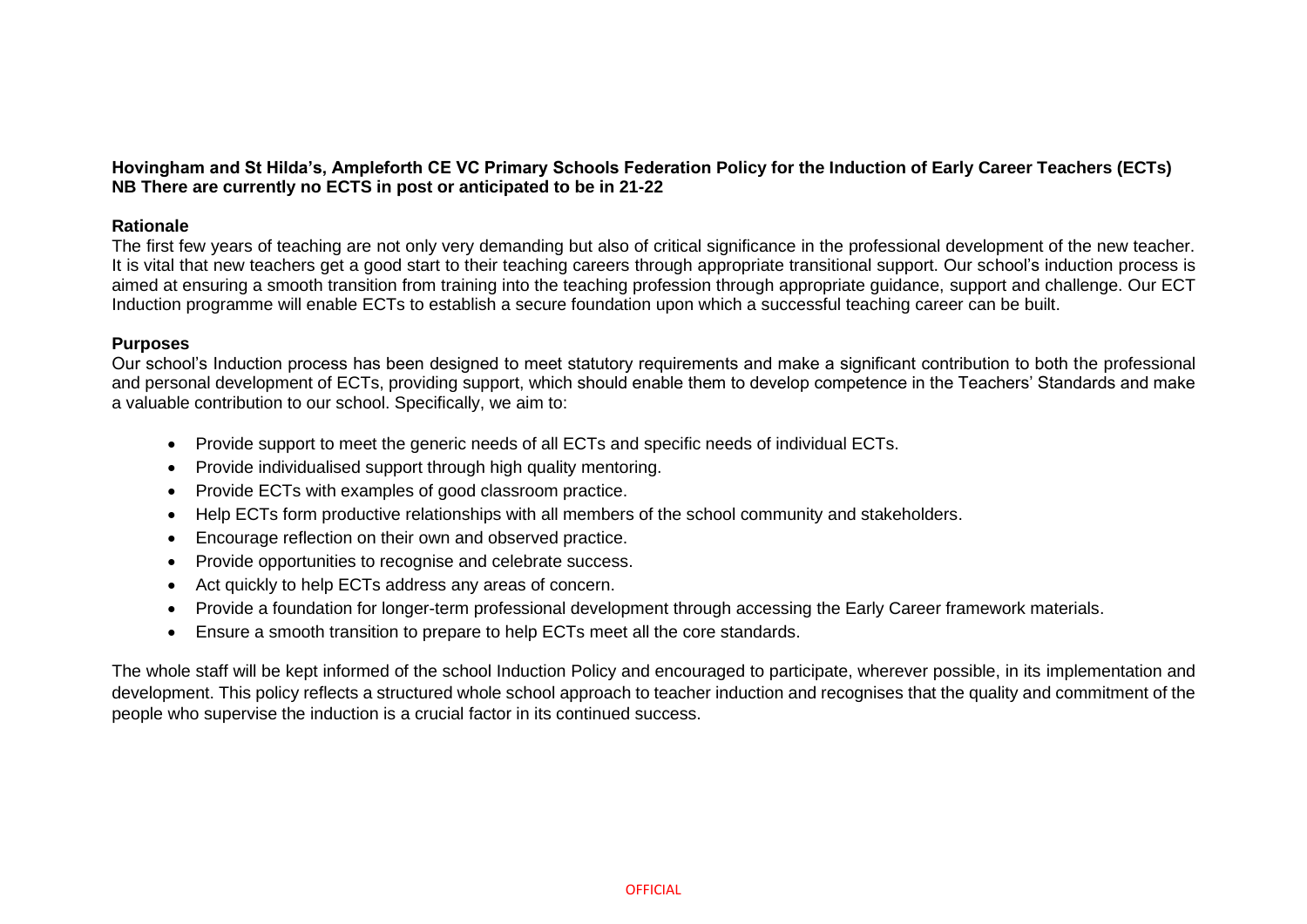# **Roles and Responsibilities**  *The Governing Body*

The governing body will:

- Make sure the school complies with statutory guidance on ECT induction,
- Be satisfied that the school has the capacity to support the ECT,
- Make sure the headteacher is fulfilling their responsibility to meet the requirements of a suitable induction post,
- Investigate any concerns raised by the ECT, as part of the school's grievance procedures,
- If there are any concerns or questions, seek guidance from the Appropriate Body (AB), on the quality of the induction arrangements and the roles and responsibilities of staff involved in the process,
- If they wish, request general reports on the progress of the ECT on a termly basis.

For the year, 2021-22 the school's Induction Coordinator is James Pynn

For the year, 2021-22 the school's ECT mentor is James Pynn

## **The Headteacher**

The headteacher at Hovingham and St Hilda's, Ampleforth CE VC Primary Schools Federation plays a significant and leading role in the process of inducting new colleagues to the profession. While responsibility for the implementation of the Induction Programme has been delegated to an Induction Tutor and contributed to by a Mentor, the head teacher will also observe each ECT through 'drop-ins' at least once each term. Statutory responsibilities are:

- Ensuring an appropriate induction programme and support are in place.
- Recommend to the Appropriate Body (AB), whether an ECT has met the requirements for satisfactory completion of the Induction period.

In reality, many of the tasks associated with the above will be carried out by the Induction Tutor who is also the Mentor , as headteacher he will make the final recommendation to NYCC.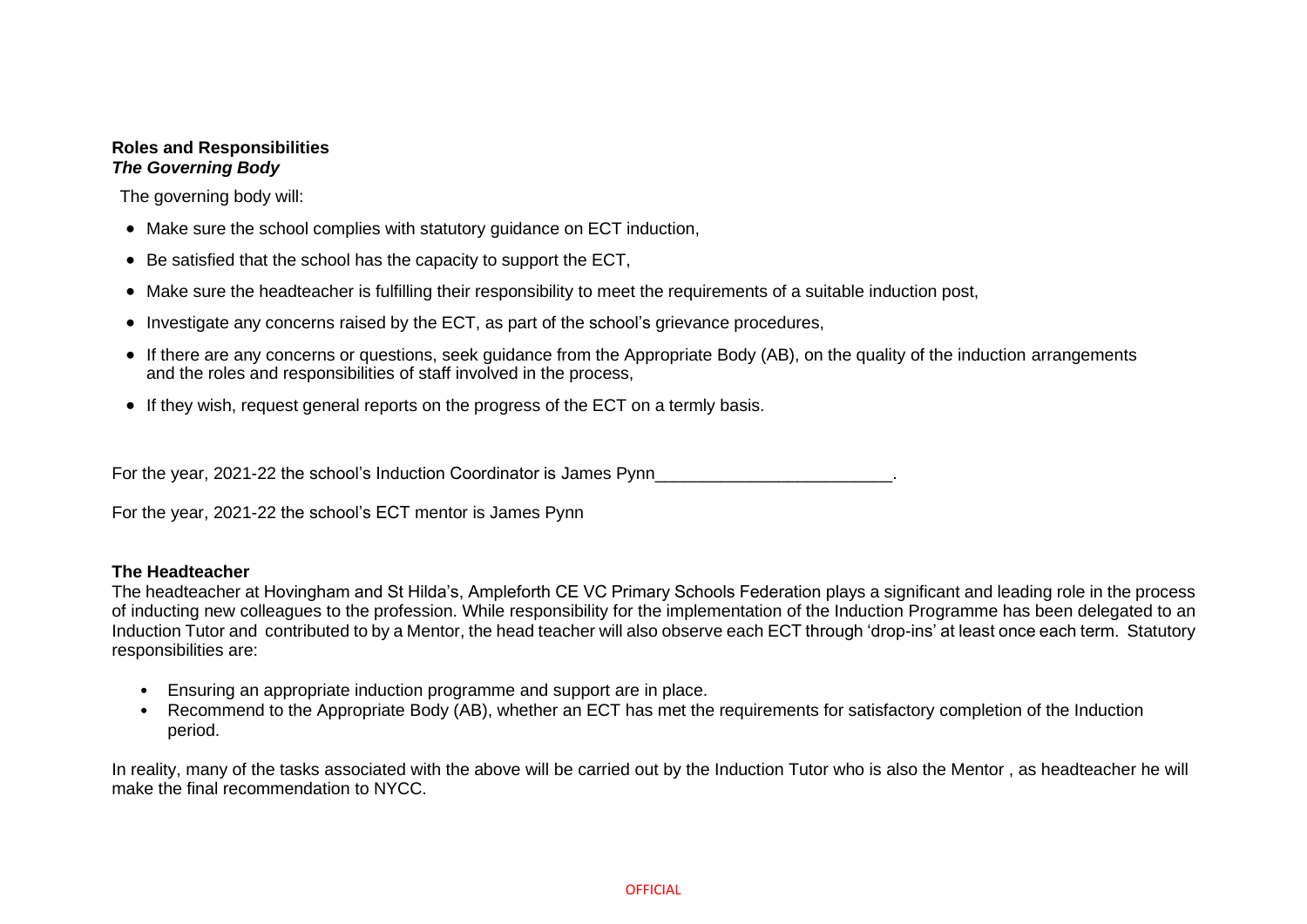In addition to the statutory requirements, the head teacher will:

- Check that the ECT has been awarded QTS and whether they need to serve an induction period
- Agree, in advance of the ECT starting, who will act as the appropriate body
- Notify the appropriate body when an ECT is taking up a post and undertaking induction For guidance [www.gov.uk/government/publications/induction-for-early-career-teachers-england](file:///C:/Users/JamesPynn/AppData/Local/Microsoft/Windows/INetCache/Content.Outlook/8JZBUZO0/guidance%20www.gov.uk/government/publications/induction-for-early-career-teachers-england)
- Ensure that the induction tutor is appropriately trained and has sufficient time to carry out their role effectively.
- Make sure the induction mentor is appropriately trained and has sufficient time to carry out their role effectively.
- An appropriate ECF-based induction programme is in place.
- A reduction of 10% of the average teacher's workload (in addition to PPA time) in the ECT's first year and 5% in the second year. This time is used for participating in the schools Induction programme and/or meetings with mentor.
- The ECT's progress is reviewed regularly, including through observations and feedback of their teaching
- Formal assessments are carried out and reports completed and sent to the appropriate body
- Maintain and keep accurate records of employment that will count towards the induction period
- Make sure that all monitoring and record keeping is done in the least burdensome and most streamlined way
- Ensure that the governing board are aware of the support arrangements in place for the ECT
- Make a recommendation to the appropriate body on whether the ECT's performance against the relevant standards is satisfactory
- Participate in the appropriate body's quality assurance procedures of the induction programmes
- Keep all relevant documentation, evidence and forms on file for 6 years

# *Induction Tutor*

The principal requirement for the ECT coordinator is to be responsible for the overall management of initiating NQTs into the teaching profession and into Hovingham and St Hilda's, Ampleforth CE VC Primary Schools Federation systems and structures. It entails not only a coordination role but also keeping records of activities and monitoring the quality of provision.

It embraces various tasks, such as organising a central induction programme, providing support and guidance and the rigorous, fair and consistent assessment of ECT performance.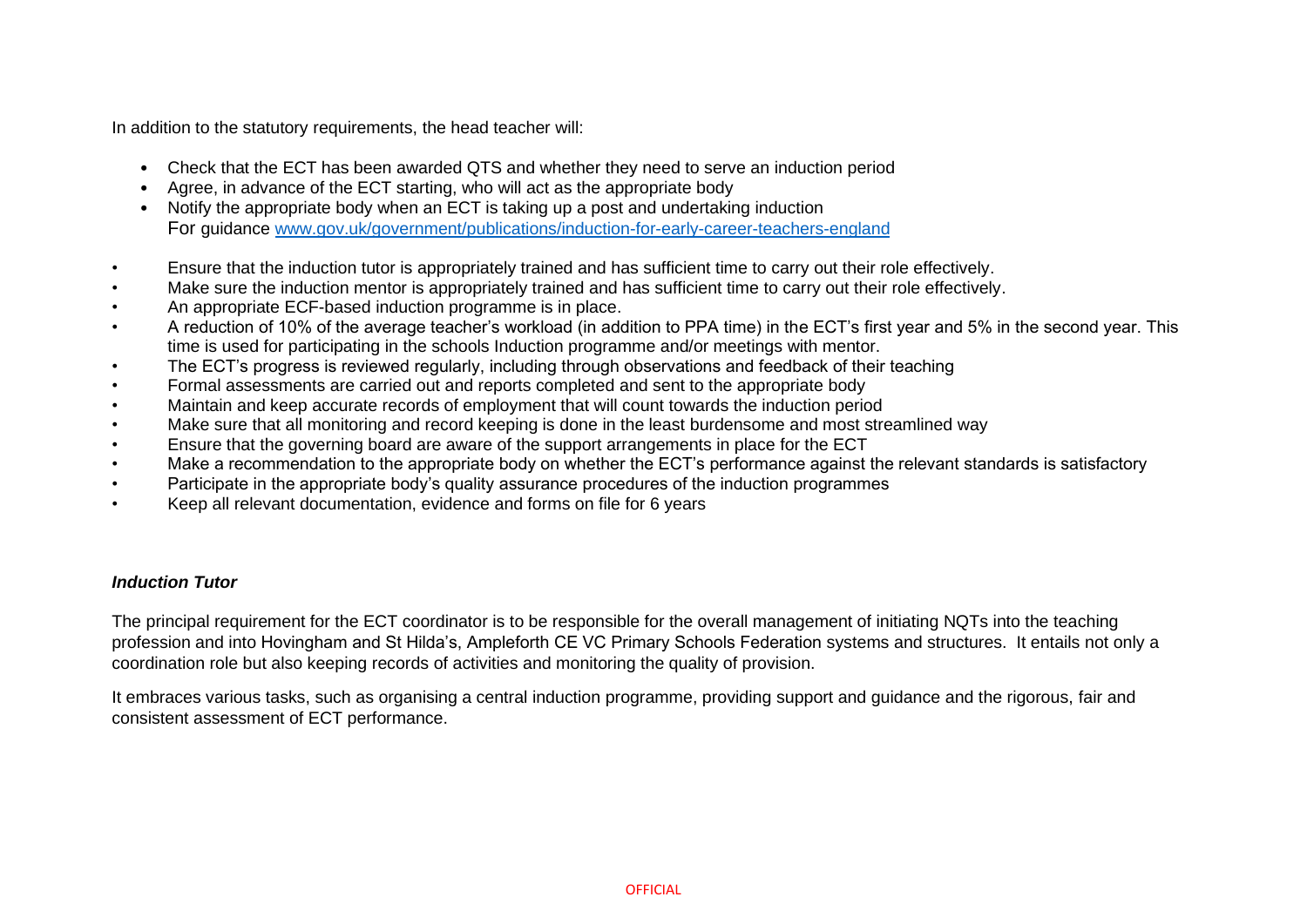## **The Induction tutor will:**

- Provide guidance and effective support to the ECT (with the appropriate body where necessary).
- Carry out regular progress reviews throughout the induction period.
- Undertake 2 formal assessment meetings during the induction period, coordinating input from other colleagues as appropriate,
- Carry out progress reviews in terms where a formal assessment does not occur.
- Inform the ECT following progress reviews of their progress against the relevant standards, and share records with the ECT, headteacher and relevant body.
- Inform the ECT during the formal assessment meeting of the judgements to be recorded on their formal assessment record and invite the ECT to add their own comments.
- Make sure that the ECT's teaching is observed and feedback is provided.
- Make sure the ECT is aware of how they can raise concerns about their induction programme or their personal progress, both within and outside of the school.
- Take prompt, appropriate action if the ECT appears to be having difficulties.
- Make sure that all monitoring and record keeping is done in the least burdensome way, and that ECTs are not asked for any evidence that requires the creation of new work.

## **Mentor**

In addition to the Induction Tutor who has the responsibility for the formal assessment of ECTs, Mr Pynn will act as mentor to provide support on an informal daily basis and through a formal weekly timetabled slot. The mentor will contribute to the judgements about the progress against the Teachers' Standards.

## **Entitlement**

Our induction programme ensures that new teachers are provided with the support and monitoring to help them fulfil their professional duties and meet the requirements for satisfactory completion of Induction. It builds on their knowledge, skills and achievements in relation to the Teachers' Standards as achieved during training.

The key aspects of the Induction programme for ECTs at Hovingham and St Hilda's, Ampleforth CE VC Primary Schools Federation are as follows: